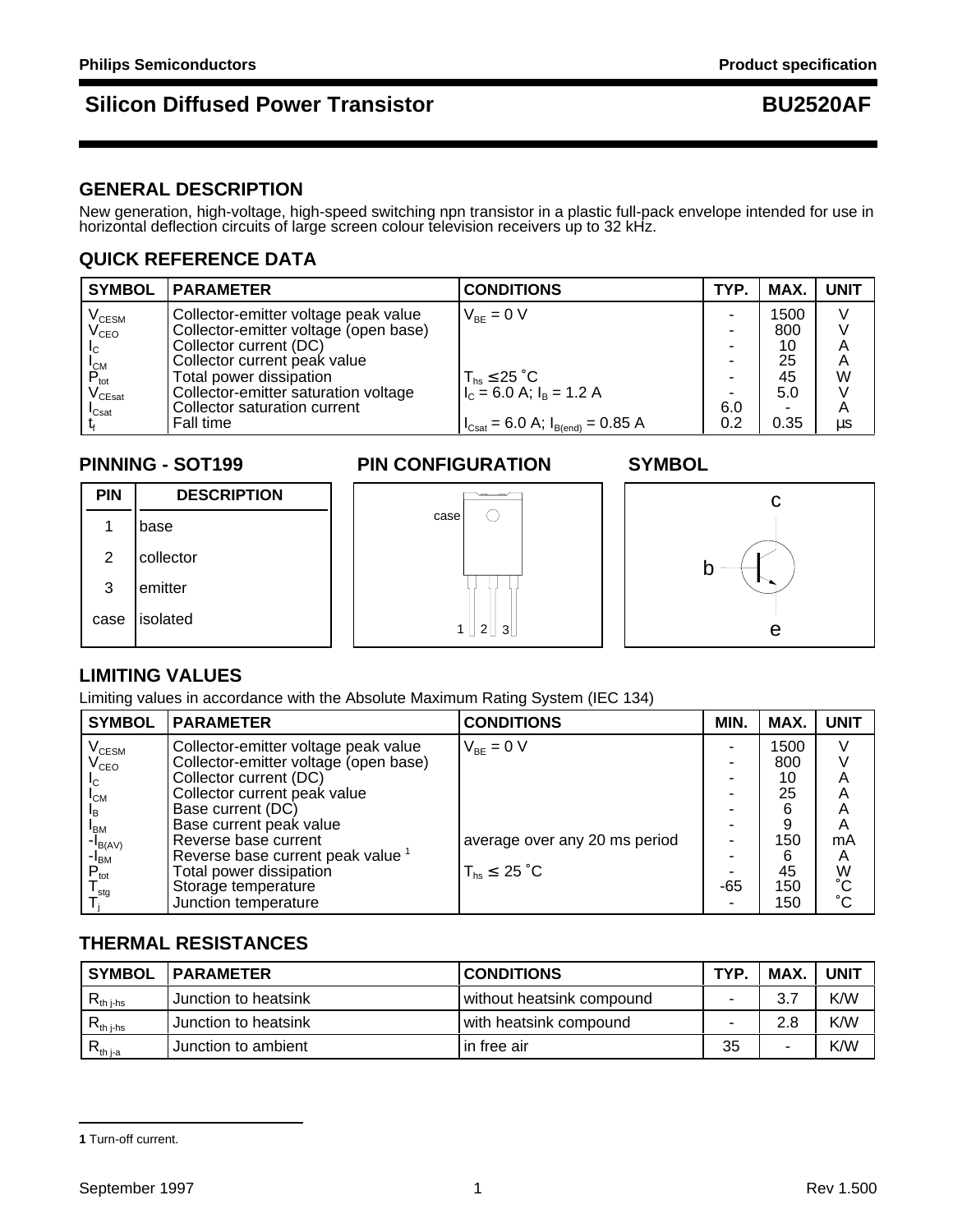## **ISOLATION LIMITING VALUE & CHARACTERISTIC**

 $T_{hs}$  = 25 °C unless otherwise specified

|                              | <b>SYMBOL   PARAMETER</b>                                | <b>CONDITIONS</b>                                                             | MIN. | TYP. | MAX. UNIT |    |
|------------------------------|----------------------------------------------------------|-------------------------------------------------------------------------------|------|------|-----------|----|
| $\mathsf{V}_{\mathsf{isol}}$ | three terminals to external<br>heatsink                  | Repetitive peak voltage from all $\vert$ R.H. $\leq$ 65 %; clean and dustfree |      |      | 2500      |    |
| $\mathsf{v}_\mathsf{isol}$   | l Capacitance from T2 to external If = 1 MHz<br>heatsink |                                                                               |      | 22   |           | pF |

## **STATIC CHARACTERISTICS**

 $T_{hs}$  = 25 °C unless otherwise specified

| <b>SYMBOL</b>                            | <b>PARAMETER</b>                       | <b>CONDITIONS</b>                                                            | MIN. | TYP. | MAX.           | <b>UNIT</b> |
|------------------------------------------|----------------------------------------|------------------------------------------------------------------------------|------|------|----------------|-------------|
| $I_{CES}$                                | Collector cut-off current <sup>2</sup> | $V_{BE} = 0 V$ ; $V_{CE} = V_{CESMmax}$                                      |      | -    | 1.0            | mA          |
| $I_{CES}$                                |                                        | $V_{BE}^{\text{DL}} = 0$ V; $V_{CE}^{\text{CL}} = V_{CESMmax}^{\text{CLSE}}$ |      |      | 2.0            | mA          |
|                                          | Emitter cut-off current                | $T_i = 125 °C$<br>$V_{FB} = 7.5 V$ ; $I_C = 0 A$                             |      |      | 1.0            | mA          |
| I <sub>EBO</sub><br>BV <sub>EBO</sub>    | Emitter-base breakdown voltage         | $I_B = 1$ mA                                                                 | 7.5  | 13.5 | $\blacksquare$ |             |
| $V_{\text{CEOsust}}$                     | Collector-emitter sustaining voltage   | $I_B = 0$ A; $I_C = 100$ mA;<br>$L = 25$ mH                                  | 800  | ۰    |                |             |
|                                          | Collector-emitter saturation voltage   | $I_c = 6.0$ A; $I_B = 1.2$ A                                                 |      |      | 5.0            |             |
| V <sub>CEsat</sub><br>V <sub>BEsat</sub> | Base-emitter saturation voltage        | $I_{C} = 6.0$ A; $I_{B} = 1.2$ A                                             |      |      | 1.1            |             |
| $n_{FE}$                                 | DC current gain                        | $I_c = 100 \text{ mA}$ ; $V_{CE} = 5 \text{ V}$                              |      | 13   |                |             |
| $n_{FE}$                                 |                                        | $V_{c} = 6$ A; $V_{cE} = 5$ V                                                | 5    |      | 9.5            |             |

### **DYNAMIC CHARACTERISTICS**

 $T_{hs}$  = 25 °C unless otherwise specified

| <b>SYMBOL</b>             | <b>PARAMETER</b>                                    | <b>CONDITIONS</b>                                                                                                                                                                                                                                                                                           | TYP.        | MAX.        | <b>UNIT</b> |
|---------------------------|-----------------------------------------------------|-------------------------------------------------------------------------------------------------------------------------------------------------------------------------------------------------------------------------------------------------------------------------------------------------------------|-------------|-------------|-------------|
| $\mathsf{C}_{\mathrm{c}}$ | Collector capacitance                               | $I_{E} = 0$ A; $V_{CB} = 10$ V; f = 1 MHz                                                                                                                                                                                                                                                                   | 115         | ۰           | pF          |
|                           | Switching times (32 kHz line<br>deflection circuit) | $\left  \begin{array}{l} I_{\text{Csat}} = 6.0 \text{ A}; L_{\text{C}} = 330 \text{ }\mu\text{H}; C_{\text{fb}} = 9 \text{ }\text{nF}; \\ I_{\text{B(end)}} = 0.85 \text{ A}; L_{\text{B}} = 3.45 \text{ }\mu\text{H}; \\ -V_{\text{BB}} = 4 \text{ V}; (-d)_{\text{B}} / dt = 1.2 \text{ A} / \mu\text{s}$ |             |             |             |
|                           | Turn-off storage time<br>Turn-off fall time         |                                                                                                                                                                                                                                                                                                             | 3.0<br>0.2  | 4.0<br>0.35 | μs<br>μs    |
|                           | Switching times (16 kHz line<br>deflection circuit) | $ I_{\text{Csat}} = 6.0 \text{ A}; L_{\text{C}} = 650 \mu\text{H}; C_{\text{fb}} = 19 \text{ nF};$<br>$ I_{\text{B(end)}} = 1.0 \text{ A}; L_{\text{B}} = 5.3 \mu\text{H}; -V_{\text{BB}} = 4 \text{ V};$<br>$(-d _{\text{B}}/dt = 0.8 \text{ A}/\mu\text{s})$                                              |             |             |             |
|                           | Turn-off storage time<br>Turn-off fall time         |                                                                                                                                                                                                                                                                                                             | 4.5<br>0.35 | 5.5<br>0.5  | μs<br>μs    |

**<sup>2</sup>** Measured with half sine-wave voltage (curve tracer).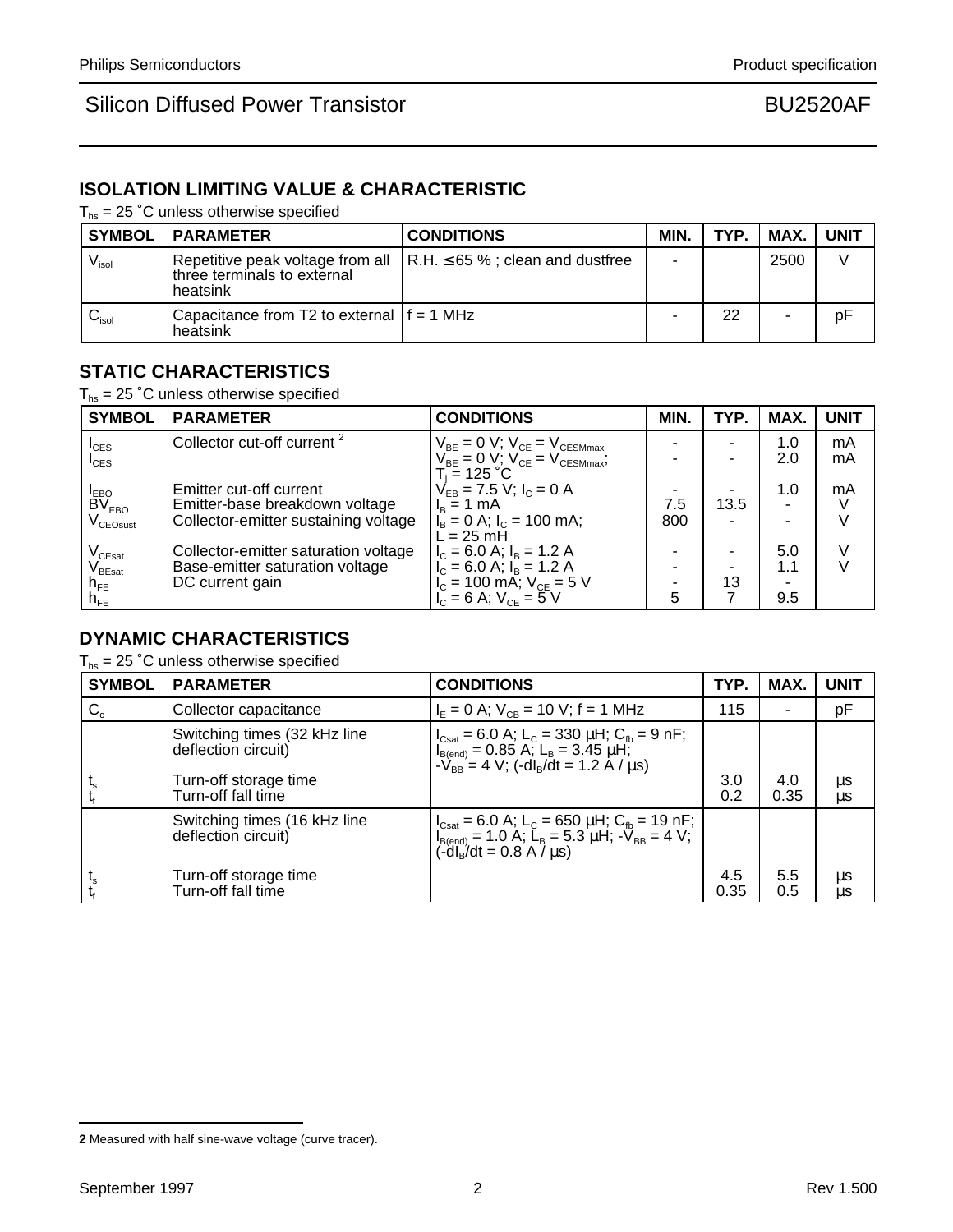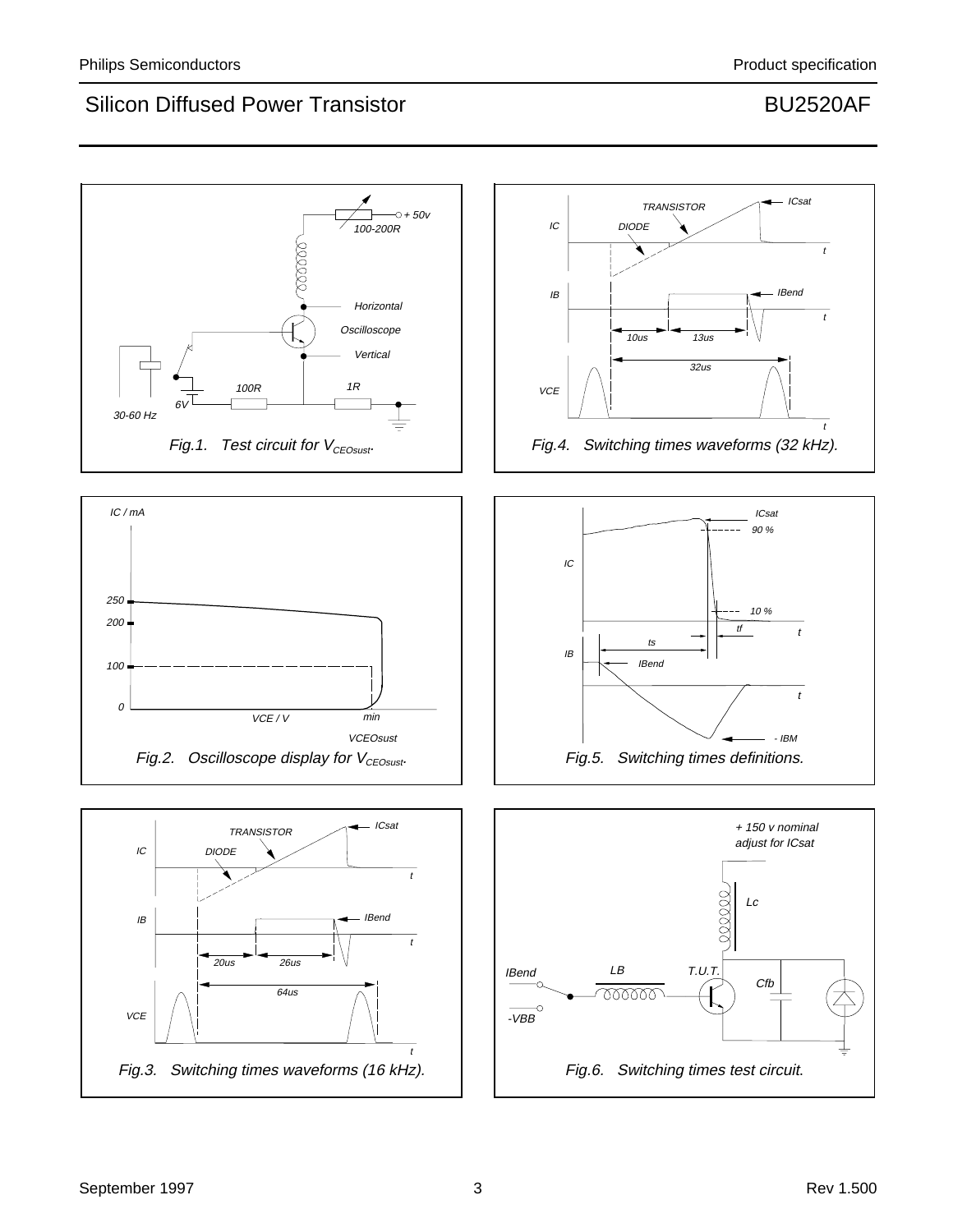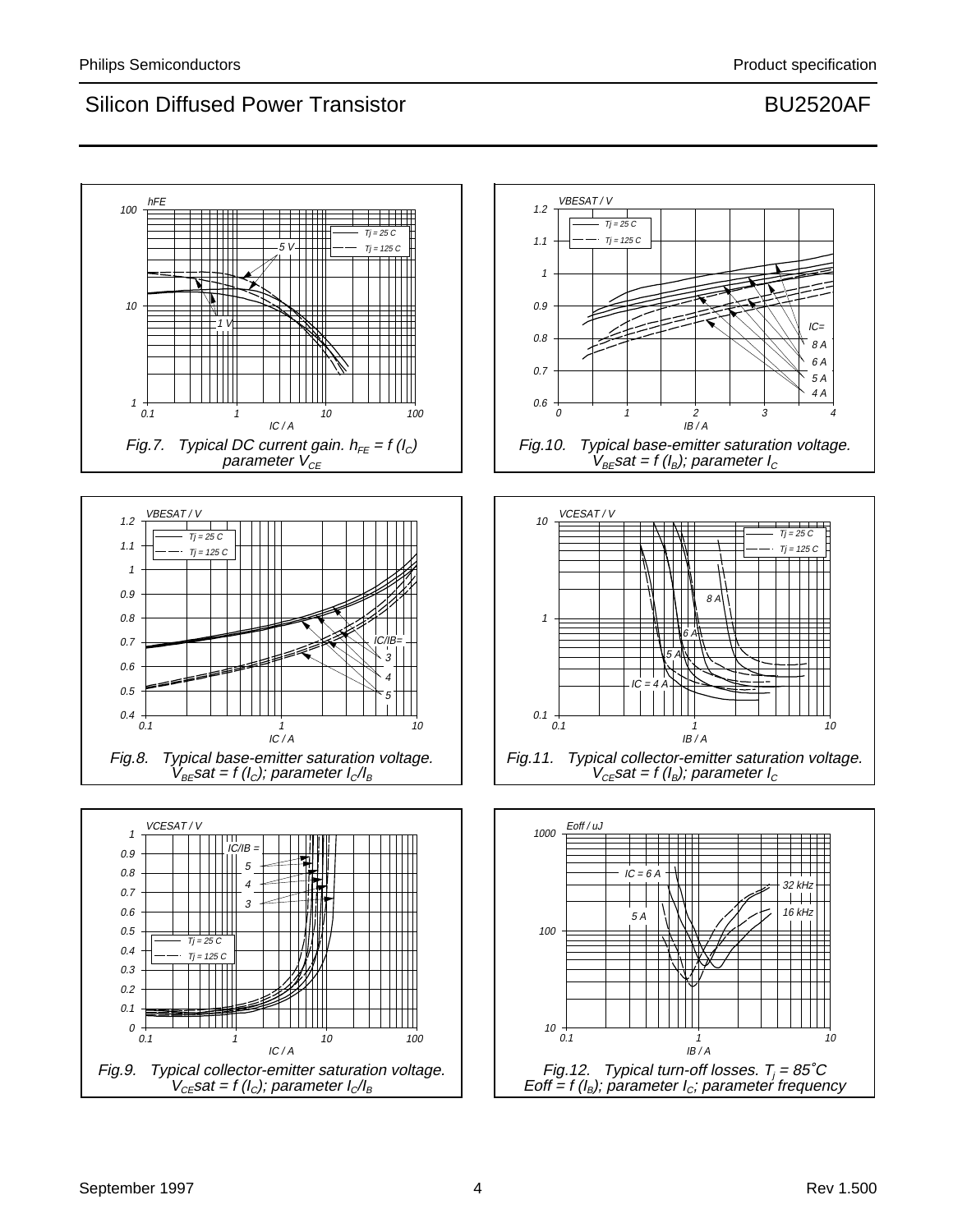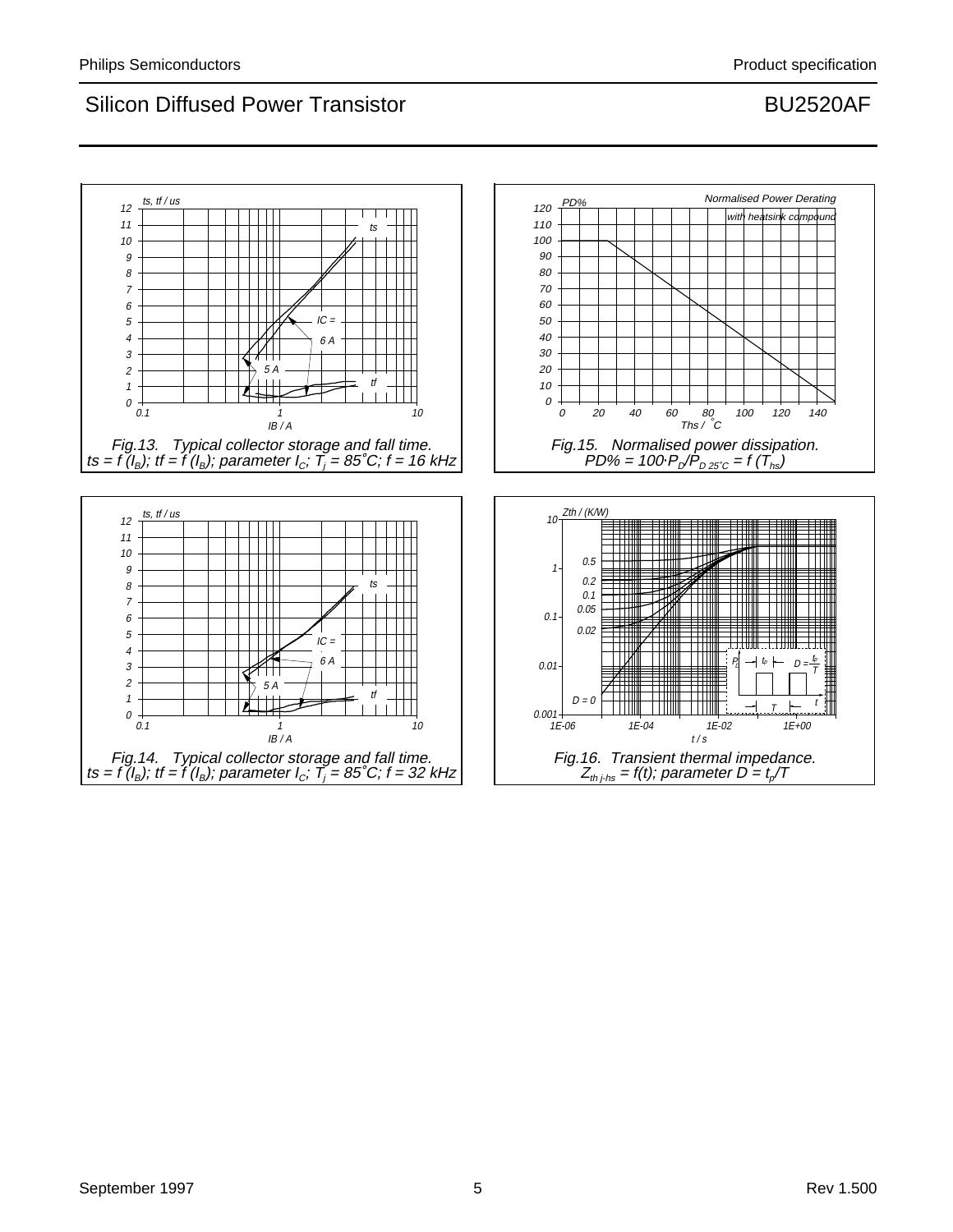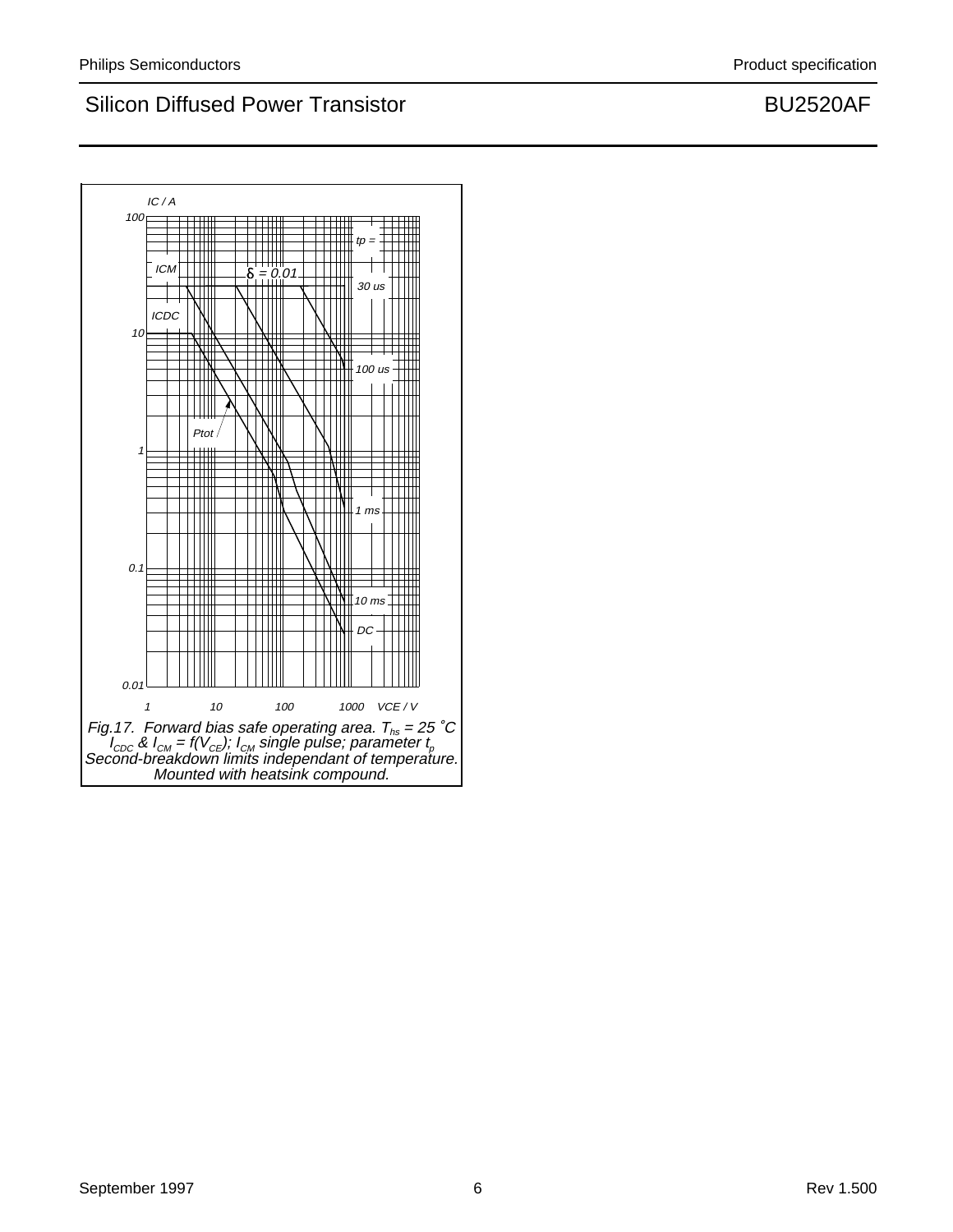## **MECHANICAL DATA**



### **Notes**

1. Refer to mounting instructions for F-pack envelopes.

<sup>2.</sup> Epoxy meets UL94 V0 at 1/8".